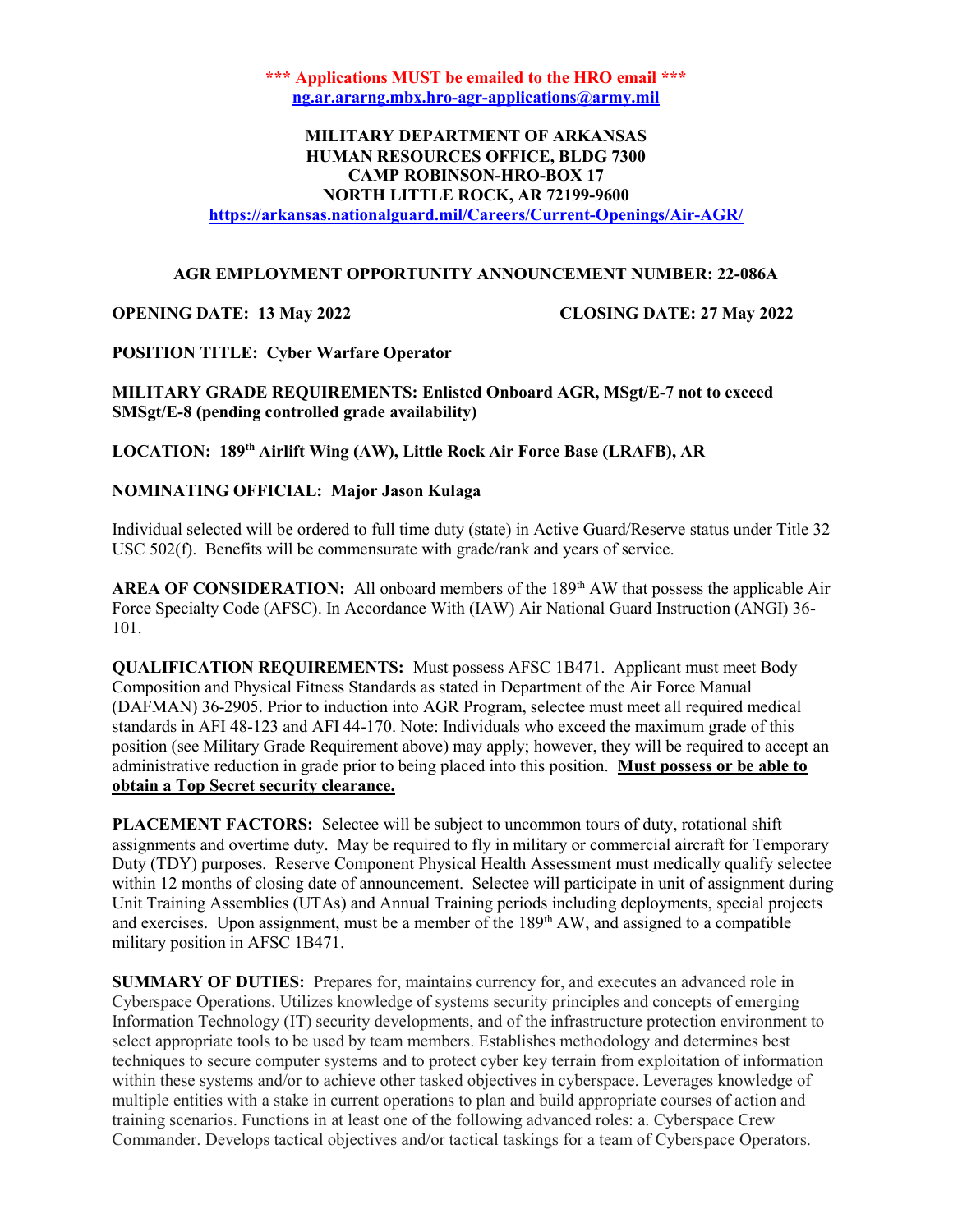Serves as the liaison between assigned team and other teams or external entities. b. Cyberspace Operations Controller. Directs tactical execution for a team of Cyberspace Operators. Develops tactical approach and synchronizes actions of multiple qualified operators in order to achieve objectives. c. Operations Planner/Scheduler. Represents the unit's capability, availability, and interests at high-level Operational Planning Team (OPT) meetings to define the mission, environment, enemy, effects, capabilities, overall plan, phasing, operational agreements and contingencies needed to conduct the operation or exercise. Develops a tactical plan for assigned missions and exercises. Works as a member of the mission leadership element to translate operational objectives into tactical objectives comprised of specific tactical tasks. Develops Measures of Effectiveness and Measures of Performance to be used in the assessment of the mission's or exercises success. Prepares and coordinates operator, resource, facilities and equipment schedules in coordination with unit and flight commanders in order to ensure training, currency, and mission timelines and objectives are met. d. Industrial Control Systems (ICS) Cyberspace Operator. Assesses and evaluates vulnerabilities and/or adversary activity in ICS enclaves. Detects, characterizes, and resolves insecurities in ICS networks. Reviews and analyzes ICS network traffic, configurations, and operating procedures and provides recommendations to improve system security posture. e. National Mission Team Cyberspace Operator. Maintains both Air Force currency and additional national-level requirements to execute US Cyber Command's Defend-the-Nation priority. 2. Prepares Unit Training Assembly, Annual Training and currency training events for Mission Ready Cyberspace Operators to optimize training time available. Ensures training for each event has been prepared and is ready. Monitors assigned military members' go-no-go readiness status and ensures deficiencies are recognized. Works with scheduling section to provide opportunities for assigned members to maintain full mission readiness. Coordinates with maintenance section to ensure all assigned equipment is in good working condition and ready for each training and mission event.3. Conducts extensive research of new vulnerabilities and insecurities discovered in operating systems, application software, infrastructure and boundary protection devices. Investigates, analyzes, and develops methods that could be used to exploit these vulnerabilities. Conducts testing on training range to validate findings and to develop and refine methods and procedures to mitigate vulnerabilities. Coordinates research and findings with the Cyberspace Weapons Officer for inclusion in unit and cyberspace community tactics, techniques, and procedures. 4. Conducts extensive research of tools currently being used to attack or gain unauthorized access to information networks. Analyzes and tests these tools on training range to determine effectiveness, stability, and scope of the tools. Recommends and refines tools for use on Cyberspace Weapon System to provide the customer with the best possible evaluation of their security posture. Performs other duties as assigned.

INSTRUCTIONS FOR ANG ACTIVE GUARD/RESERVE POSITIONS: Applications must be one PDF file and emailed to HRO (multiple documents will not be accepted). The email address for HRO is: ng.ar.ararng.mbx.hro-agr-applications@army.mil Evaluation will be based on the qualification requirements stated in the announcement; therefore, it is important that every requirement on the announcement be addressed. To be considered qualified, applicant must meet qualification requirements as of the closing date of this announcement. Whenever possible, experience should be fully explained. Substantial changes in duties and responsibilities during a job should be fully explained so that appropriate credit may be given. Required attachments for this announcement are as follows:

# Both, email subject line and your application must be named: Rank Last name, First name and Announcement Number

Example: TSgt Last name, First name 22-084A

Limit file size to 3 MB (1MB or less is ideal), failure to do so may result in your attachment being stripped from the email or rejected. (Downsize instructions – With PDF open – click file – save as other – reduced size PDF – click OK – click save – click yes)

### Documents must be in one PDF file in the order listed below:

1. NGB 34-1 Application for Active Guard/Reserve (AGR) – Must ensure position announcement number and position title are completed. This form must be signed and dated. Must explain any "yes" answer per instructions in Section V (except questions  $9 \& 17$ ). Failure to do so will result in